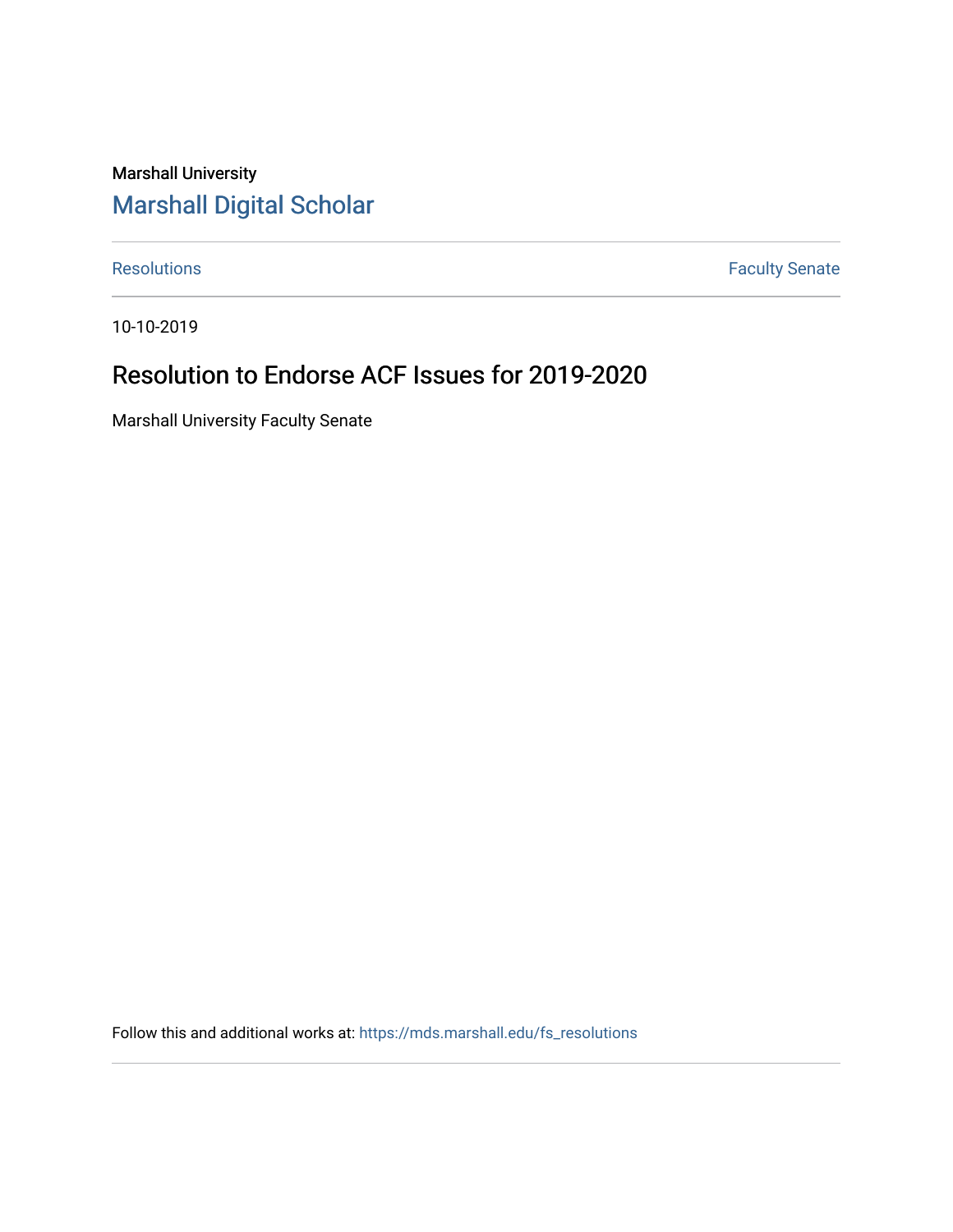Marshall University [Marshall Digital Scholar](https://mds.marshall.edu/)

[Resolutions](https://mds.marshall.edu/fs_recommendations) **Faculty Senate** 

10-16-2019

# Resolution to Endorse ACF Issues for 2019-2020

Marshall University Faculty Senate

Follow this and additional works at: [https://mds.marshall.edu/fs\\_resolutions/](https://mds.marshall.edu/fs_resolutions/)

 $\bullet$  Part of the Higher Education Commons, and the Higher Education Administration Commons